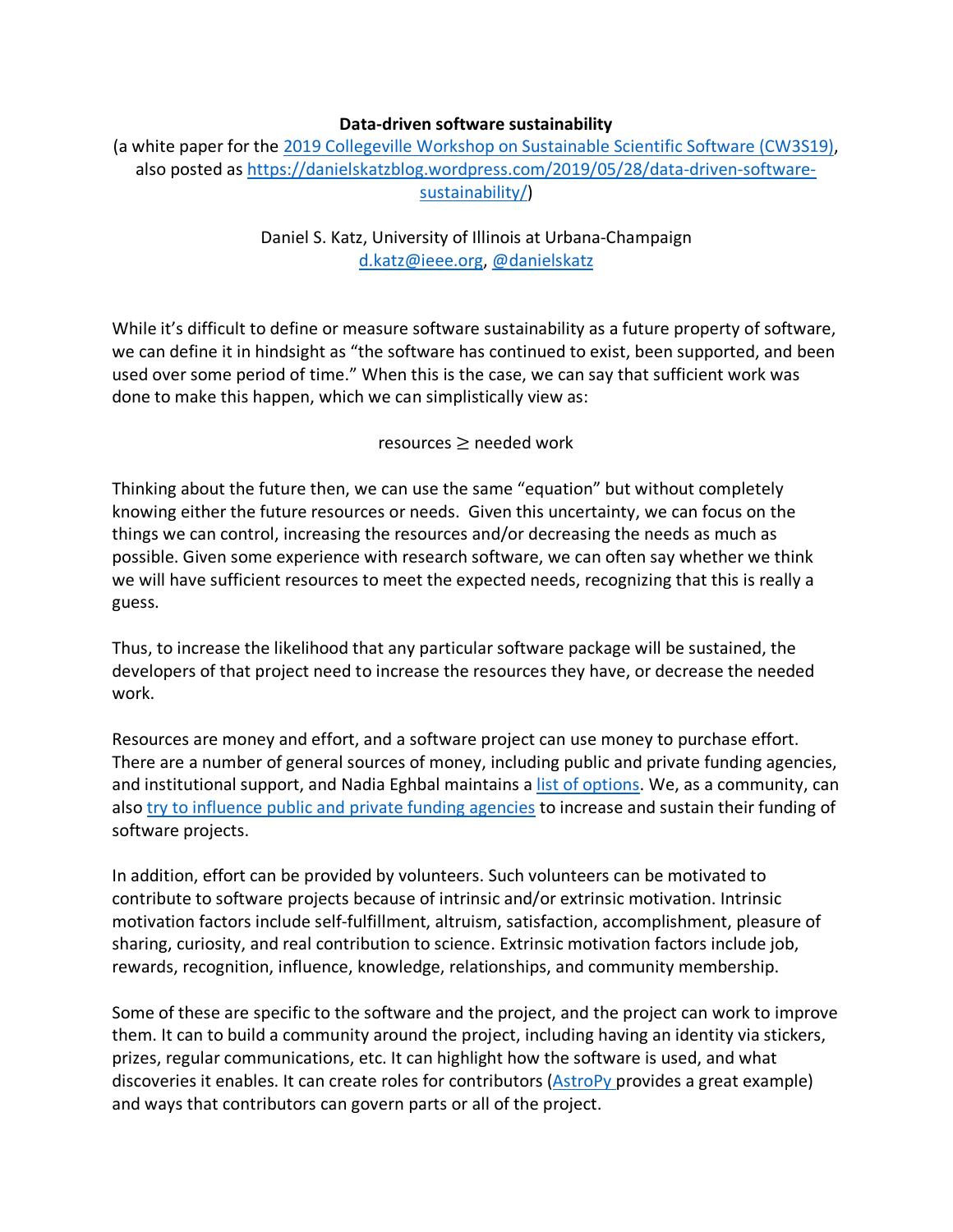Some of the motivation factors are related to the ecosystem, and we as a community can also work to improve them. For example, we can create jobs for research software developers, such as Research Software Engineers (RSE) positions. We can also measure the impact of software by using software citations. We can encourage hiring and promotion processes to take software work into account. We can create prizes for open source development, maintenance, and contributions. And we can build a general research software community that underpins and enables the community (e.g., via SSI, URSSI, BSSw).

To decrease work, we can consider best practices – ways to improve the processes by which the work is performed. These processes can be studied by researchers interested in the intersection between software engineering and research software and communities, including those in the SE4Science and CSCW communities. Once we understand good and best practices, we can use them to provide guidance and training, which can be provided and disseminated through training-focuses communities such as the Carpentries, institutional groups such as at the German Aerospace Center (DLR), disciplinary groups such as ELIXIR, and more general research software communities such as SSI, URSSI, BSSw.

Once we've done all these general things, a project can also start to remove sentiment from project decisions. If an essential goal is to make the project's software sustainable, the project needs to consider this in all of its decisions.

For example, for each pull request (PR) we get, the project should consider if accepting it will decrease the future work, or increase the future resources. Will it make the software easier to maintain in the future? Will it increase the chance of getting future funding? Will it increase the developer and maintainer communities? If none of the answers to these questions are yes, the project should not accept the PR. And the project can prioritize the PRs they do accept based on these factors.

An example of a PR not to accept might be one that provides a working solution to a single user's problem, but adds a large amount of technical debt to the project. Another might be a PR from a user whose attitude and comments will poison the project's environment and reduce the future contributor community.

Of course, these examples ignore the fact that research software, in many cases, is being developed to solve a problem that the researcher-developers have, and the choices are not as black and white as I've described.

In addition, we might think about target audiences not just based on the size of the potential user community, but also (or even primarily) on the size of the potential developer community. We might try to balance two future states – one where there are 500 users of our software, but only a couple of them are likely to contribute to future development and maintenance, and the other where there are 20 users, but all are likely to contribute to future development and maintenance. The first case might lead to more funding, if we think a funding agency will be